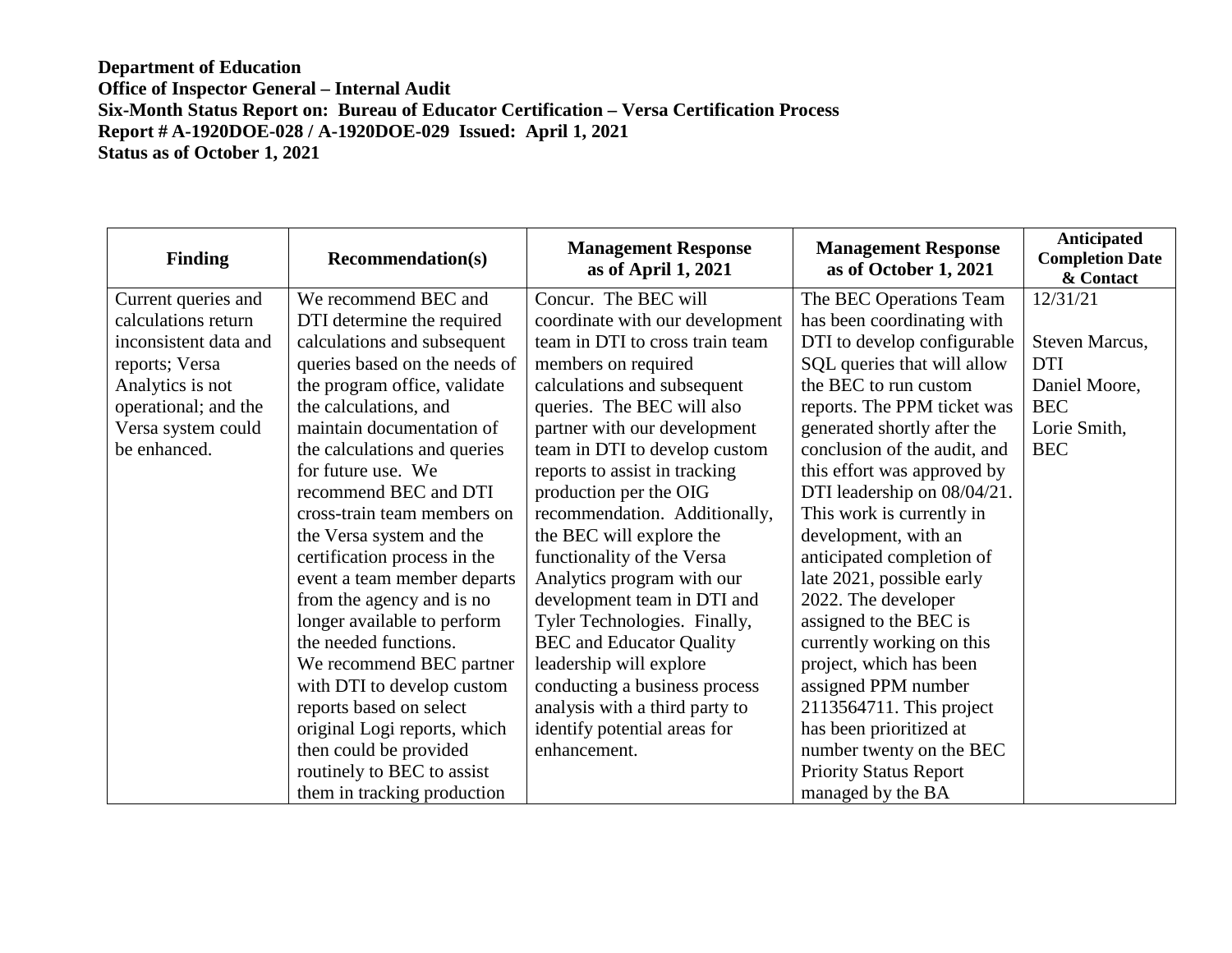| <b>Finding</b> | <b>Recommendation(s)</b>                                                                                                                                                                                                                                                                                                                                                                                                                                                                                                                                                                                                                                                          | <b>Management Response</b><br>as of April 1, 2021 | <b>Management Response</b><br>as of October 1, 2021                                                                                                                                                                                                                                                                                                                                                                                                                                                                                                                                                                                            | Anticipated<br><b>Completion Date</b><br>& Contact                                                                                     |
|----------------|-----------------------------------------------------------------------------------------------------------------------------------------------------------------------------------------------------------------------------------------------------------------------------------------------------------------------------------------------------------------------------------------------------------------------------------------------------------------------------------------------------------------------------------------------------------------------------------------------------------------------------------------------------------------------------------|---------------------------------------------------|------------------------------------------------------------------------------------------------------------------------------------------------------------------------------------------------------------------------------------------------------------------------------------------------------------------------------------------------------------------------------------------------------------------------------------------------------------------------------------------------------------------------------------------------------------------------------------------------------------------------------------------------|----------------------------------------------------------------------------------------------------------------------------------------|
|                | on a daily, weekly, monthly,<br>and quarterly basis. We<br>additionally recommend<br>BEC and DTI engage in<br>discussions with the Versa<br>vendor regarding the<br>inability to use the Versa<br>Analytics tool purchased as<br>part of the contract. We<br>recommend BEC conduct a<br>cost analysis for enhancing<br>the Versa system in order to<br>make key dates visible to<br>users. We additionally<br>recommend BEC and DTI<br>consider continuation of the<br>previous request for quote to<br>procure the services of an IT<br>professional to assess the<br>Versa system and BEC<br>business processes and<br>produce a gap analysis to<br>identify areas where system |                                                   | assigned to BEC by DTI.<br>There are several other<br>higher priority tickets in<br>front of this effort, however<br>as the certification busy<br>season is coming to an end,<br>this will be moved to a<br>higher priority soon.<br>The new DBA assigned to<br>BEC, Steven Swenson, has<br>been informed of the lack of<br>functionality with Versa<br>Analytics and will work<br>with the vendor to explore<br>options to vitalize this<br>program. This project has<br>not been assigned a high<br>priority, as the data<br>elements required are<br>successfully being captured<br>via custom SQL reports run<br>outside of the VA system. | 12/31/21<br>Steven Swenson,<br><b>DTI</b><br>Steven Marcus,<br><b>DTI</b><br>Daniel Moore,<br><b>BEC</b><br>Lorie Smith,<br><b>BEC</b> |
|                | enhancements could better                                                                                                                                                                                                                                                                                                                                                                                                                                                                                                                                                                                                                                                         |                                                   |                                                                                                                                                                                                                                                                                                                                                                                                                                                                                                                                                                                                                                                |                                                                                                                                        |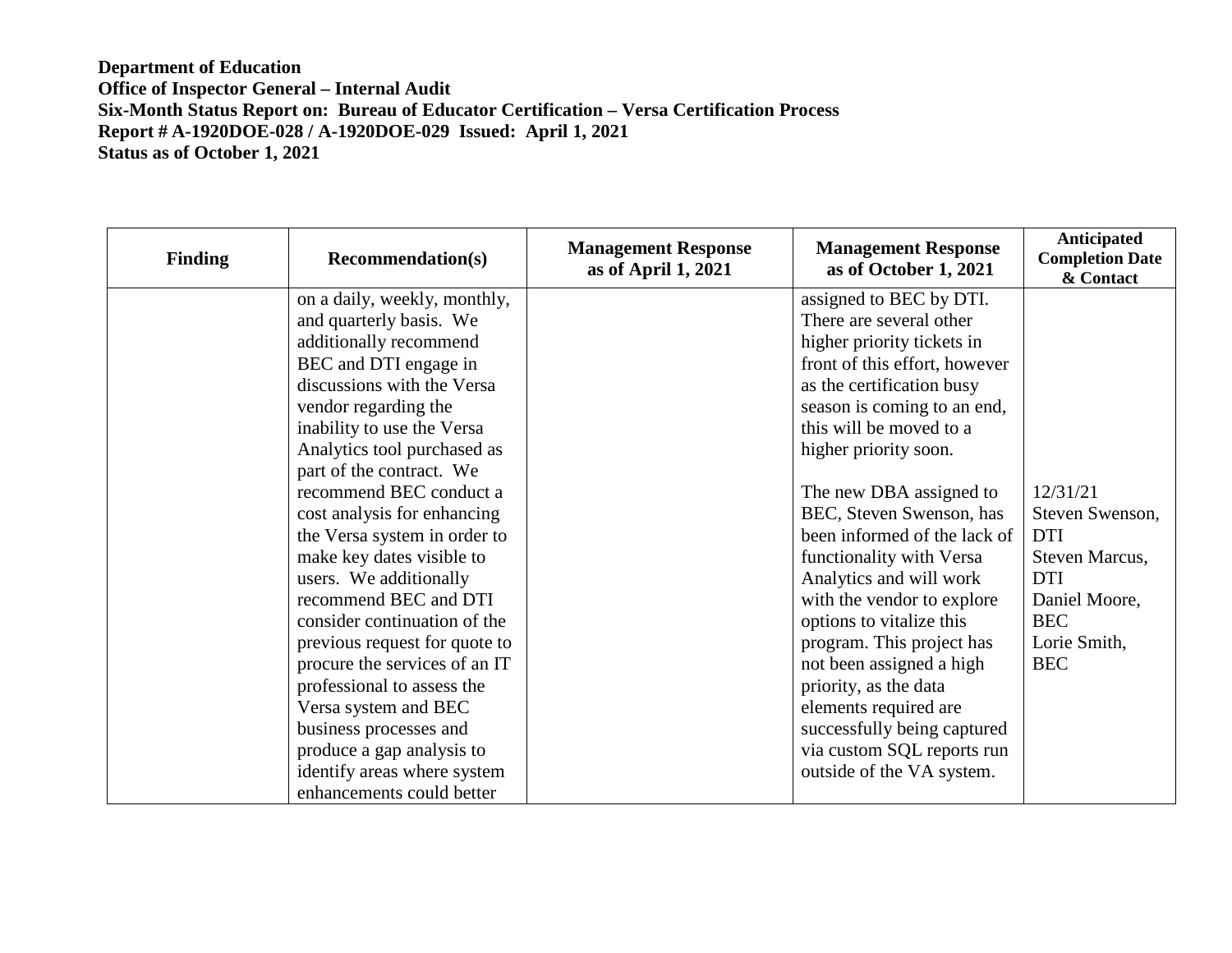| <b>Finding</b> | <b>Recommendation(s)</b>     | <b>Management Response</b><br>as of April 1, 2021 | <b>Management Response</b><br>as of October 1, 2021 | Anticipated<br><b>Completion Date</b><br>& Contact |
|----------------|------------------------------|---------------------------------------------------|-----------------------------------------------------|----------------------------------------------------|
|                | support the business         |                                                   | The BEC engaged in a                                | 06/30/22                                           |
|                | processes and ensure         |                                                   | business process analysis                           |                                                    |
|                | competent, reliable data and |                                                   | with a consultant secured by                        | Adam Briggs,                                       |
|                | reports.                     |                                                   | DTI, Dr. Adam Briggs, a                             | <b>DTI</b>                                         |
|                |                              |                                                   | licensed PMP. This business                         | Daniel Moore,                                      |
|                |                              |                                                   | process analysis was                                | <b>BEC</b>                                         |
|                |                              |                                                   | completed on 07/09/21, and                          | Lorie Smith,                                       |
|                |                              |                                                   | a summary of the analysis                           | <b>BEC</b>                                         |
|                |                              |                                                   | has been included with this                         |                                                    |
|                |                              |                                                   | response. The business                              |                                                    |
|                |                              |                                                   | process analysis resulted in                        |                                                    |
|                |                              |                                                   | several recommendations                             |                                                    |
|                |                              |                                                   | for enhancement, many of                            |                                                    |
|                |                              |                                                   | which have already been                             |                                                    |
|                |                              |                                                   | initiated.                                          |                                                    |
|                |                              |                                                   |                                                     |                                                    |
|                |                              |                                                   |                                                     |                                                    |
|                |                              |                                                   |                                                     |                                                    |
|                |                              |                                                   |                                                     |                                                    |
|                |                              |                                                   |                                                     |                                                    |
|                |                              |                                                   |                                                     |                                                    |
|                |                              |                                                   |                                                     |                                                    |
|                |                              |                                                   |                                                     |                                                    |
|                |                              |                                                   |                                                     |                                                    |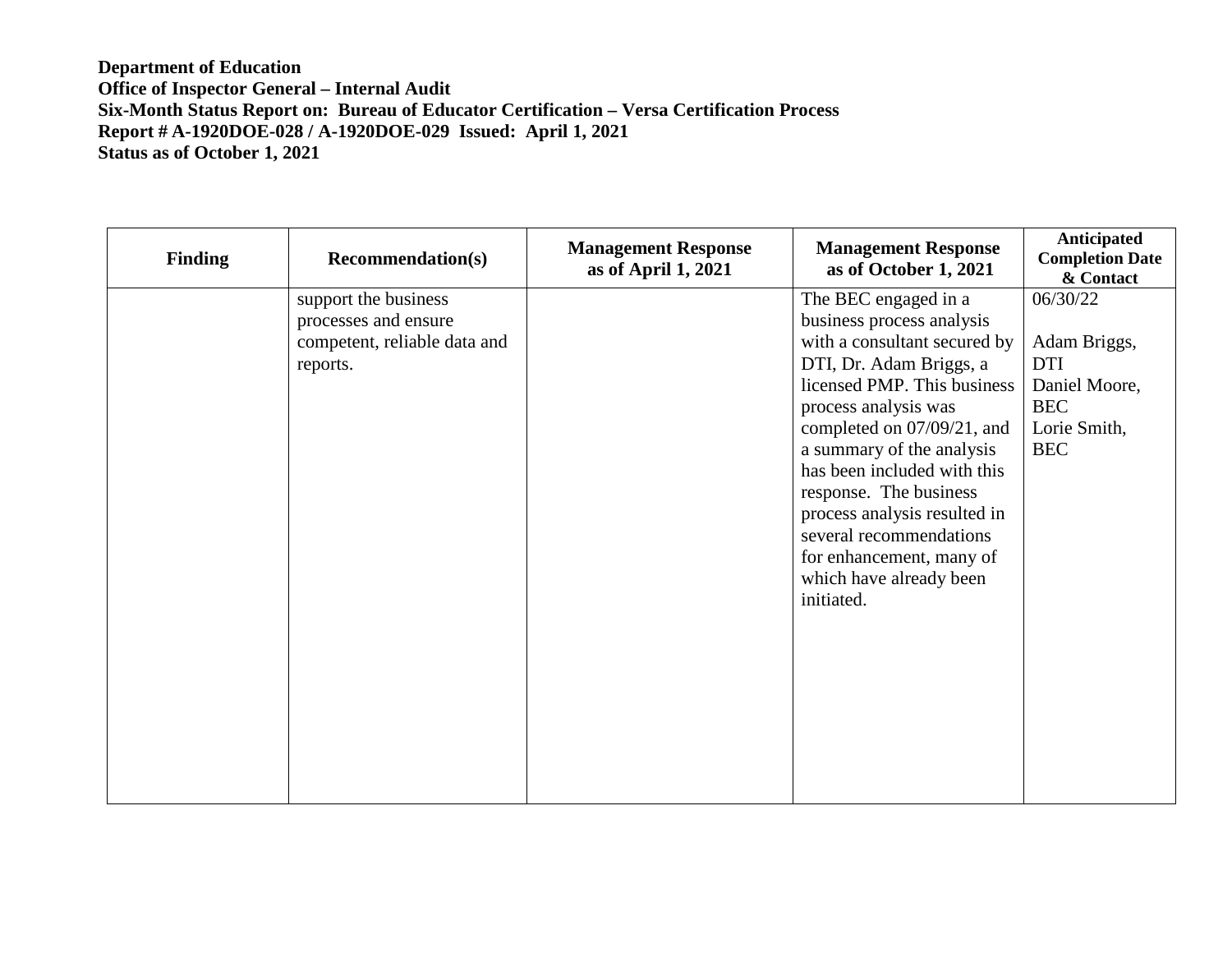| <b>Finding</b>      | <b>Recommendation(s)</b>       | <b>Management Response</b><br>as of April 1, 2021 | <b>Management Response</b><br>as of October 1, 2021 | Anticipated<br><b>Completion Date</b><br>& Contact |
|---------------------|--------------------------------|---------------------------------------------------|-----------------------------------------------------|----------------------------------------------------|
|                     |                                |                                                   |                                                     |                                                    |
| BEC did not process | We recommend BEC and           | Concur. During the period of                      | Since the time period                               | Completed                                          |
| all applications    | DTI determine the required     | time audited, the BEC was in the                  | reviewed during the audit,                          |                                                    |
| within statutory    | calculations and subsequent    | process of clearing a backlog of                  | the BEC has managed to                              | Daniel Moore,                                      |
| timeframes.         | queries based on the needs of  | educator certification                            | process all applications for                        | <b>BEC</b>                                         |
|                     | the program office, validate   | applications, which resulted in                   | educator certification in 30                        |                                                    |
|                     | the calculations, and          | evaluation times greater than 90                  | days or less, far below the                         |                                                    |
|                     | maintain documentation of      | days. Since that time, process                    | statutory requirement of 90                         |                                                    |
|                     | the calculations and queries   | changes, and system                               | days. The BEC also                                  |                                                    |
|                     | for future use. We             | enhancements have been                            | implemented and                                     |                                                    |
|                     | recommend BEC ensure all       | implemented that reduce the                       | redundancy unit of fully                            |                                                    |
|                     | applications are processed in  | BEC's processing time. At this                    | trained backup evaluators to                        |                                                    |
|                     | the time frame allotted by the | time, all evaluation queues are                   | assist the BEC Evaluations                          |                                                    |
|                     | Florida Statutes and decrease  | well within the 90 day statutory                  | Section when application                            |                                                    |
|                     | the time between the date the  | requirement. BEC will consult                     | numbers surge or the oldest                         |                                                    |
|                     | applications are eligible for  | with DTI to produce a cost                        | files are approaching 30                            |                                                    |
|                     | evaluation and the date        | analysis for enhancing the Versa                  | days. This unit consists of                         |                                                    |
|                     | assigned to a specialist. We   | system to assign applications                     | <b>BEC</b> staff members from                       |                                                    |
|                     | recommend BEC conduct a        | more efficiently to further reduce                | other sections (Contact                             |                                                    |
|                     | cost analysis for enhancing    | our processing time. Consistent                   | Center, Special Projects,                           |                                                    |
|                     | the Versa system in order to   | with OIG recommendation, BEC                      | Operations, and District                            |                                                    |
|                     | assign applications more       | has also started the process of                   | Support). This additional                           |                                                    |
|                     | efficiently and timely. We     | cross training a backup unit of                   | unit has been assisting with                        |                                                    |
|                     | recommend BEC cross-train      | evaluators to process educator                    | the evaluations workflow as                         |                                                    |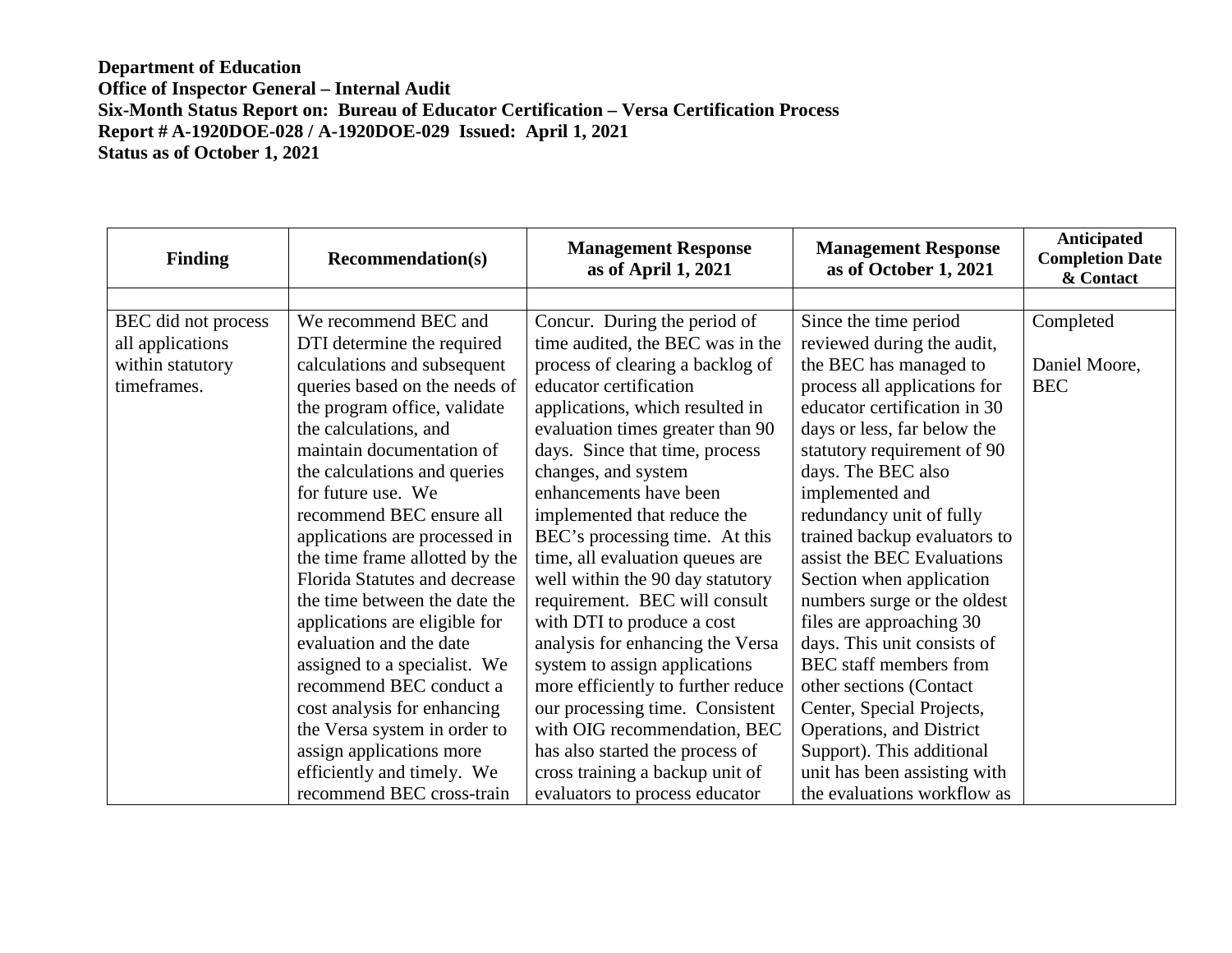| <b>Finding</b>                            | <b>Recommendation(s)</b>                                                                                                                                                                                                                                                                                                                                                                                                                            | <b>Management Response</b><br>as of April 1, 2021                                                                                                                                                   | <b>Management Response</b><br>as of October 1, 2021                                                                                                                                                                               | <b>Anticipated</b><br><b>Completion Date</b><br>& Contact              |
|-------------------------------------------|-----------------------------------------------------------------------------------------------------------------------------------------------------------------------------------------------------------------------------------------------------------------------------------------------------------------------------------------------------------------------------------------------------------------------------------------------------|-----------------------------------------------------------------------------------------------------------------------------------------------------------------------------------------------------|-----------------------------------------------------------------------------------------------------------------------------------------------------------------------------------------------------------------------------------|------------------------------------------------------------------------|
|                                           | team members on the<br>certification process in the<br>event additional staff is<br>needed to process<br>applications timely when<br>application numbers surge.<br>Finally, we recommend BEC<br>consider moving District<br><b>Issue Requests without</b><br>associated background<br>screening results to the<br>release queue until the<br>background screening results<br>are appropriately provided<br>and the application can be<br>processed. | certification applications when<br>application numbers surge. This<br>backup unit is comprised of staff<br>from the contact center, the<br>operations section, and the<br>district support section. | needed, and has been<br>tremendously effective in<br>managing the total number<br>of files and the turnaround<br>time for application<br>processing.                                                                              |                                                                        |
| Security Controls -<br><b>User Access</b> | We recommend that BEC<br>improve security controls<br>related to user access to<br>ensure the continued<br>protection of confidential<br>data.                                                                                                                                                                                                                                                                                                      | Concur. Per OIG<br>recommendation, the BEC will<br>implement a new business<br>process to ensure appropriate<br>access privileges.                                                                  | The BEC has implemented<br>a 90 day real last login<br>report that our Operations<br>Unit is using to manage<br>access to the Versa system.<br>This report informs our<br>team of the last time each<br>user accessed the system, | Completed<br>Daniel Moore,<br><b>BEC</b><br>Lorie Smith,<br><b>BEC</b> |